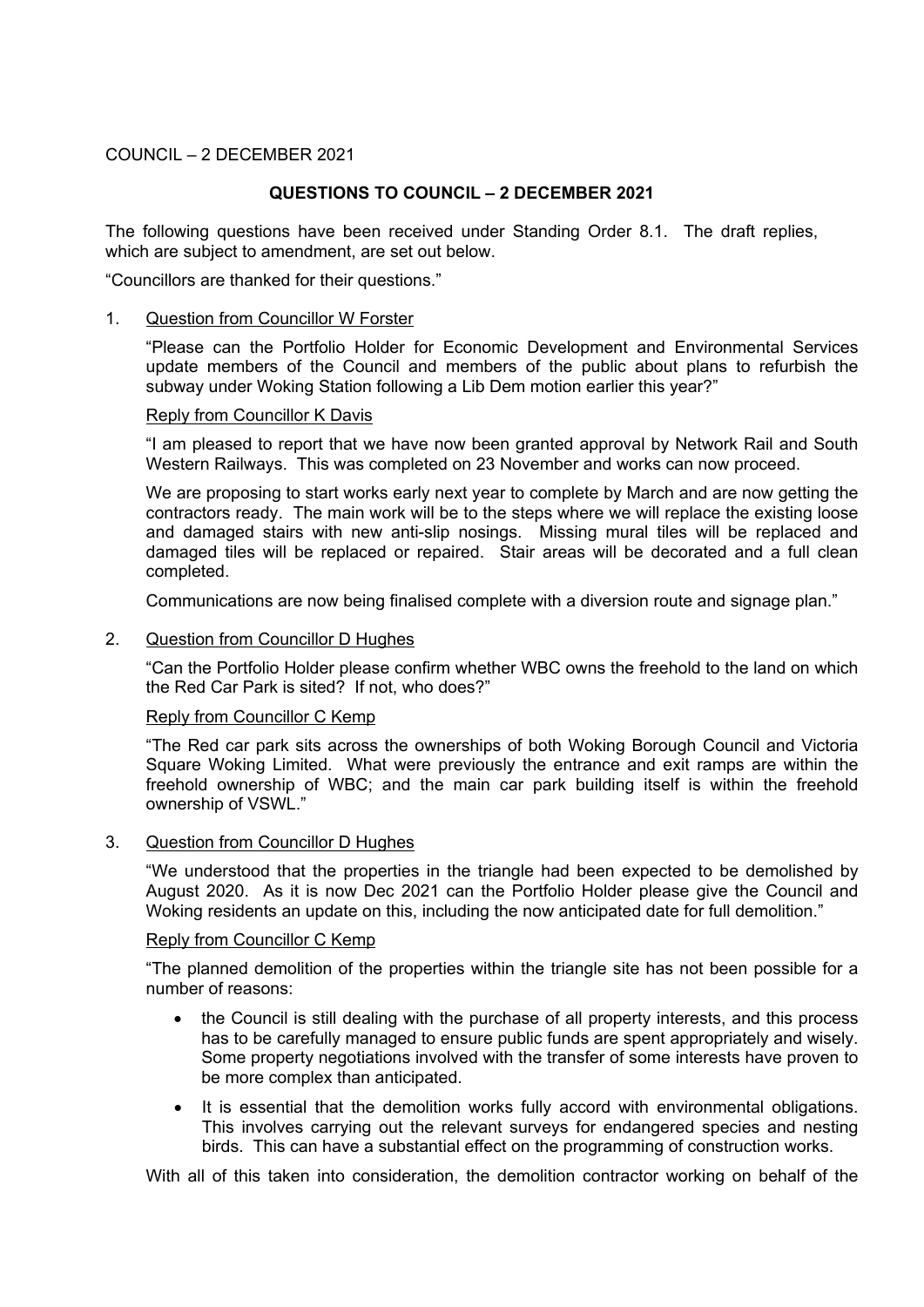Council has readjusted their original demolition programme. Once some of the key issues identified above have been resolved, expected to be early in the new year (2022), demolition works can continue on the properties currently owned by the Council. The remaining properties outside of Council ownership will continue through the compulsory purchase order process for the acquisition of the remaining property interests. The Council's HIF Oversight Panel receive a regular update on the progress of this element of the proposal."

### 4. Question from Councillor D Hughes

"The recent draft internal audit report into the HIF project provided an assurance flag of limited, i.e.' that 'significant weaknesses in the framework of governance, risk management and control such as that it could become inadequate or ineffective'.

This is an appalling indictment of the basic governance omissions that the auditors identified, including; omission of key risks in the risk register; no TOR; Formal contracts not finalised and no decisions log. This is to say the least disappointing as this is now 18 months after the Westfield report and the Gifty Edila report which flagged similar failings. We were assured that these governance omissions would not happen again, so the question is why is this the case?"

# Reply from Councillor C Kemp

"The aim of the scrutiny review of the HIF project was to add value to ensure that the project is focused on the delivery of outcomes that reflect the needs of and improve the outcomes for Woking communities. The review was to provide additional assurance for the project. It should be noted that although the report states that weaknesses and areas for improvement have been identified in the project governance it should also be noted that the same report highlights examples of areas where controls are operating reliably and lists elements of the control framework operating effectively, including regular governance meetings, and meetings with external stakeholders to manage external dependencies as well as risk registers being in place.

Council will note that the audit report which was considered by the Overview and Scrutiny Committee and presented to the Council's HIF Oversight Panel confirms that actions will be taken to improve on the current arrangements. The project team have prioritised this work. The project team has over the last 8 months worked to ensure that the project has a strong governance framework in place and welcomes the additional recommendations made via the audit report."

### 5. Question from Councillor D Hughes

*"Following a question regarding the reasons for losses on Thameswey shown in 2019 and 2020 accounts, the Executive was informed that the Thameswey Business Plans were all long term in nature, making losses to start with and moving to a profitable position over time as energy customers were connected and rents increased'.*

Can the Portfolio Holder give us a date when this Group of companies is anticipated to come to at least a break even, and then a profitable position?"

### Reply from Councillor S Ashall

"The Thameswey Group was established to assist in the delivery of the Council's strategic environmental, infrastructure and housing priorities. The individual Thameswey companies have long term business plans which are approved by the Council and include projects which address objectives which would not be delivered by private investment. The operating models for each project and company break even over different timescales. Thameswey Energy is currently forecast to break even on an annual basis from 2038 reflecting the recent investment in the new Poole Road energy centre. Thameswey Central Milton Keynes breaks even from 2043. The Thameswey Housing model, which includes the investment in the Sheerwater Regeneration approved by the Council in February 2020, moves to a break even position from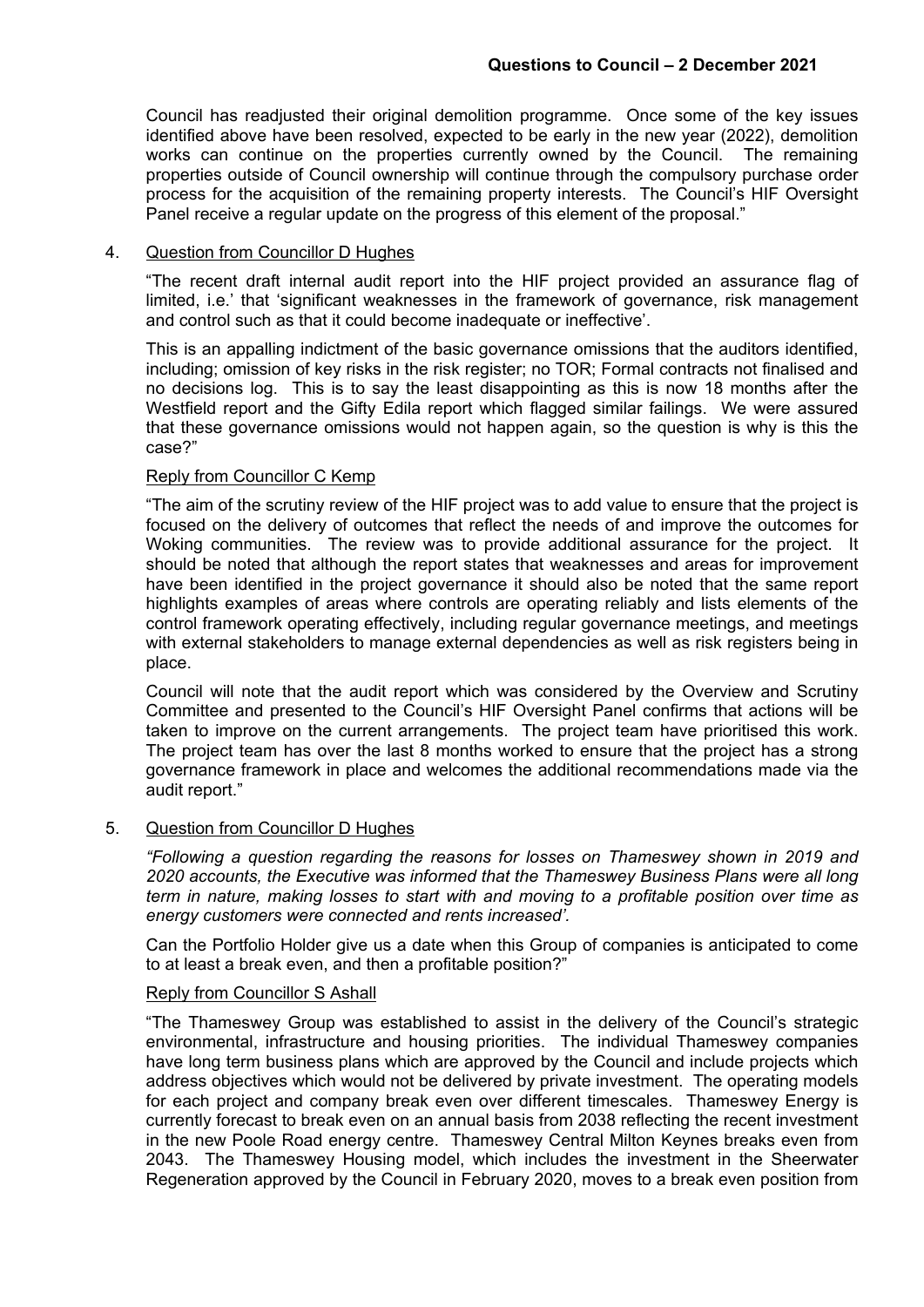2042."

### 6. Question from Councillor A-M Barker

"What process should residents be following if their green waste is not collected during the current 2 week collection period?"

### Reply from Councillor K Davis

"The crew should come on your usual collection day, so please put your bin out by 6am. If your garden waste bin isn't emptied that day, non-collected roads are being prioritised the next day so please leave your bin out for the crew to collect it. If the bin isn't collected on the second day, please report it as a missed collection <https://www.jointwastesolutions.org/report/report-a-missed-collection/> and leave your bin out for the crew to return.

Officers are keeping track of non-collected roads and resources have been allocated to work Saturday as a contingency in order to complete all collections including non-collected roads and missed bins.

Please continue to check [jointwastesolutions.org](https://www.jointwastesolutions.org/) where daily updates are provided."

### 7. Question from Councillor A-M Barker

"What is the realistic timeline for work to be completed to make the Hilton Hotel safe and enable Victoria Way to be re-opened?"

### Reply from Councillor A Azad

"Sir Robert McAlpine (SRM) are programming the works to continue to the end of January 2022, however this is dependent upon weather conditions onsite."

8. Question from Councillor A-M Barker

"How many residents have attended the CEO and Leader run consultation sessions to date, by event?"

### Reply from Councillor A Azad

"The conversation at each of the engagement events has provided invaluable input into the Corporate Strategy that will be agreed by Council in February 2022. Face-to-face events such as these form part of our comprehensive engagement programme, including new online Civic space, Woking Community Forum, where over 800 residents have shared views through an online survey. We have also created a Residents' Panel which over 750 residents have joined to take part in engagement on matters such as the Town Centre master plan. This is not a one off exercise, it is the start of an ongoing commitment. We will continue to get feedback from residents through our online Community Forum and further face-to-face engagement sessions next year.

I am pleased to confirm that over 100 locally engaged residents have attended in person our community roadshows so far. Residents that attended these events had the opportunity to raise with me and senior officers from the Council the key local issues that concern them and would like to see addressed over the next five years. Overall, feedback from residents about the sessions has been positive, with 89% of attendees stating they were pleased they came and had the chance to have their say, whilst 94% stated they would attend future roadshows.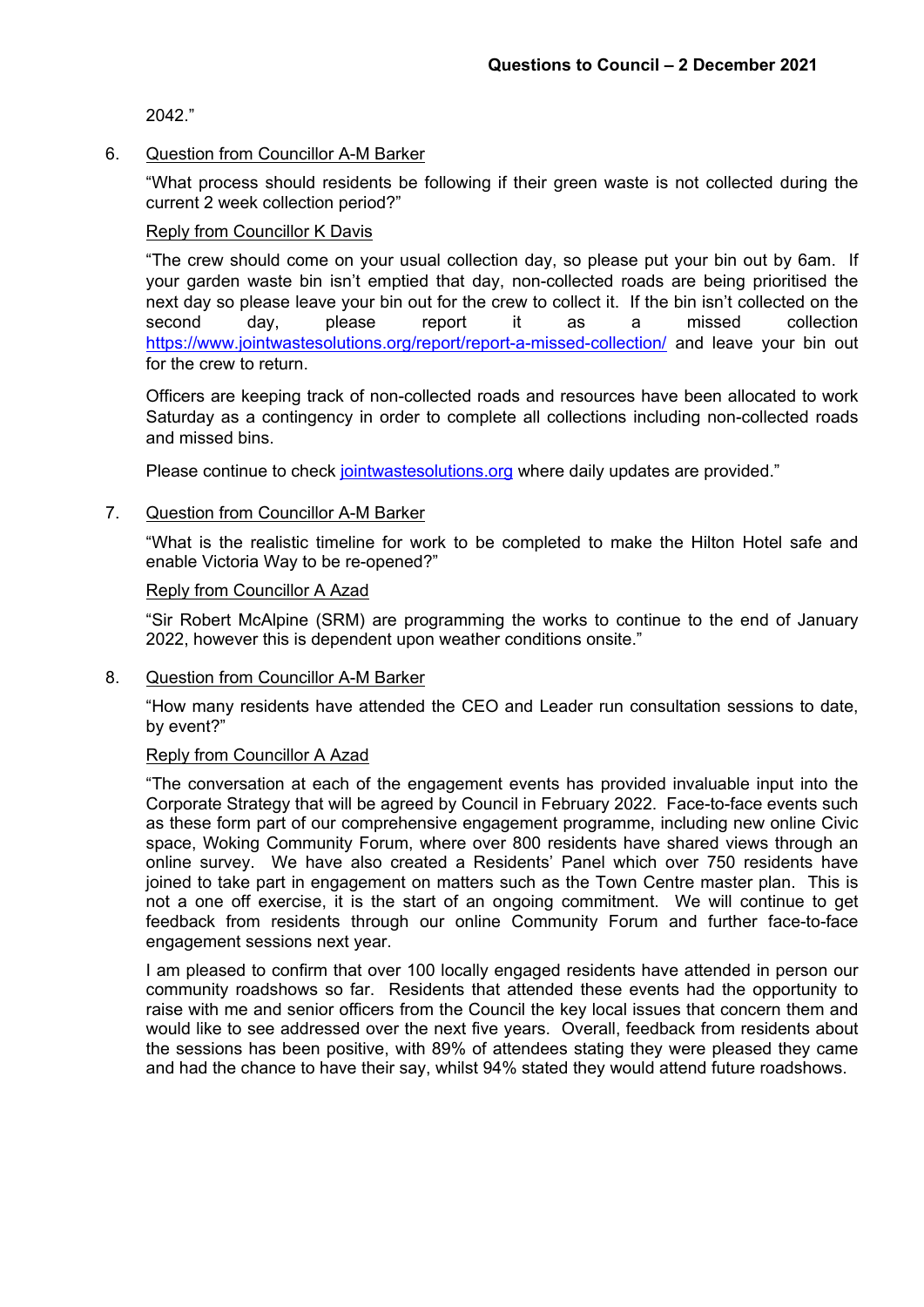|                                                          | <b>Attendees</b> |
|----------------------------------------------------------|------------------|
| Holy Trinity Church, Knaphill (Tuesday 21 October)       | 16               |
| Scout Hall, Hoe Valley (Tuesday 26 October)              | 12               |
| Parkview, Canalside (Wednesday 3 November)               | 19               |
| Council Chamber, Woking Town Centre (Monday 15 November) | 27               |
| St Mary's, Byfleet (Monday 29 November)                  | 30               |
| The Lightbox, Woking Town Centre (Thursday 2 December)   | 20               |
| St Andrew's Church, Goldsworth Park (Monday 6 December)  |                  |

# 9. Question from Councillor A Kirby

"Can the Leader reassure Members and residents that the main contractor for the construction of Victoria Square, Sir Robert McAlpine will be responsible for bearing (or passing on to subcontractors) the additional costs of the cladding dangers that have recently emerged?"

# Reply from Councillor A Azad

"Yes."

# 10. Question from Councillor A Kirby

"How does Council intend to further its opposition to cuts to our local train services, beyond the recent Network Rail consultation stage? Even in the mid-range 'Medium' post-Covid-19 scenario there is an expected increase of eight additional trains per hour. However current plans by South Western Railway amount to proposed 13% cuts to peak services into London and 14% cuts to off peak services. In addition, Woking is set to lose direct trains to Bristol and Bath entirely just next month. How does Council policy currently aim to further these objections or make constructive suggestions for change – given the potential economic, social and sustainability implications for Woking Borough?"

# Reply from Councillor C Kemp

"South Western Railways recently published its December 2022 timetable for consultation, which the Council responded to express its concern about any reduction in the frequency of service provision to the Suburban routes to London Waterloo and the Mainline routes to destinations such as Southampton, Exeter St Davis and Portsmouth. The relationship between the economic and transport strategies of the Council with rail service to and from Woking was robustly highlighted in the Council's response. South Western Railways is yet to publish its response to the representations that it received. Officers will study the response when it is published and advise Members accordingly on the outcome.

Whilst the Council is waiting for South Western Railways' response to the consultation, the Director of Planning shall write to South Western Railways to reiterate the Council's objection to the reduction of the frequency of services to and from Woking, taking into account any new information that might have emerged since the Council submitted its response to the original consultation."

### 11. Question from Councillor A Kirby

"Given the importance of competitive procurement, has the Council recently decided any dispensations to standard procurement policy as set out in the principles of the Public Contract Regulations 2015? Put another way, has the Council always followed competitive tenders where these regulations would require that practice?"

### Reply from Councillor A Azad

"The Council has a procurement officer that advises the Council and provides the professional input into procurement activity. In addition we have a clear set of procurement policies and practice that is compliant with the legal framework, best practice and the Council's Contract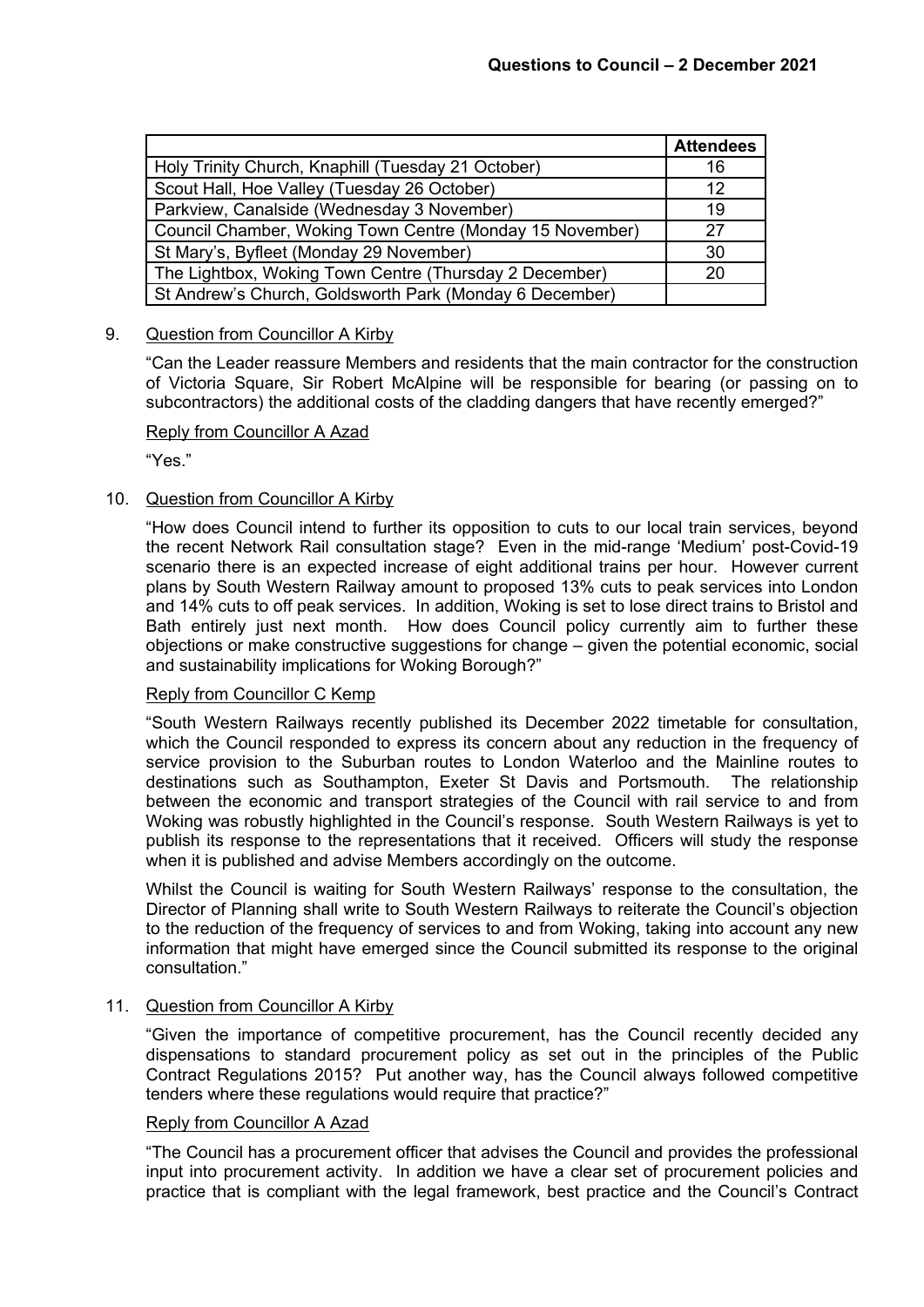Standing Orders. In recognition of its importance, procurement has been highlighted as a key strategic area for consideration within the Council's Fit for the Future programme.

The Council recognises the importance of procurement. It ensures the effective use of public funds while safeguarding the public's interest in an open, inclusive and transparent environment which ultimately helps the Council attain overall best value for money."

### 12. Question from Councillor A Kirby

"Given new requests for additional lending to safeguard the Council's existing borrowing to Greenfield School, would the Leader and Executive have done anything differently in agreeing the original lending to the school?"

#### Reply from Councillor A Azad

"The loan to Greenfield School was provided to facilitate the move to a bigger site enabling the school to grow, providing additional school places for the Borough. This has been a success with the school now accommodating 334 children, compared to 216 when they left the Brooklyn Road site, with an application submitted to the Department for Education to increase maximum numbers from 350 to 406.

267 of these children live in the Borough, 80% of the total. Whilst there have been issues with the construction project as reported to the Executive earlier this month, the objectives of the original lending have been met and the School has been able to substantially extend the service it delivers to local families. Going forward the Council's Strategic Asset Manager will monitor progress on the project until completion of the building extension."

#### 13. Question from Councillor J Sanderson

"Please can the Portfolio Holder provide a breakdown by month of the financial support given by the Council to Freedom Leisure (whether in direct grants or loans) since the start of the pandemic."

# Reply from Councillor C Kemp

"In a similar approach taken by many Local Authorities, the Council has supported Freedom Leisure through the pandemic, recognising the severe impact of the lockdowns on the leisure sector and the importance of the business survival to the future provision of leisure facilities in Woking addressing the Council's Health and Wellbeing priorities. The support has been through direct financial contributions towards operating costs and in addition the Council has received no management fee during this period. The Council has also administered Business Grants on behalf of the government which have provided further support towards the net cost of operating the leisure facilities. The table below sets out the payments which have been made since the start of the pandemic by month. The Council has received £183,214 through the National Leisure Recovery Fund towards these costs. The management fee was forecast to be £690k for 2020/21, however the government Sales, Fees and Charges Scheme provided compensation for approximately 70% of this loss. It is expected that the facilities will break even in the new year requiring no further support towards operating costs and moving towards a position where the management fee income can resume. No payments have yet been made for July 2021 onwards.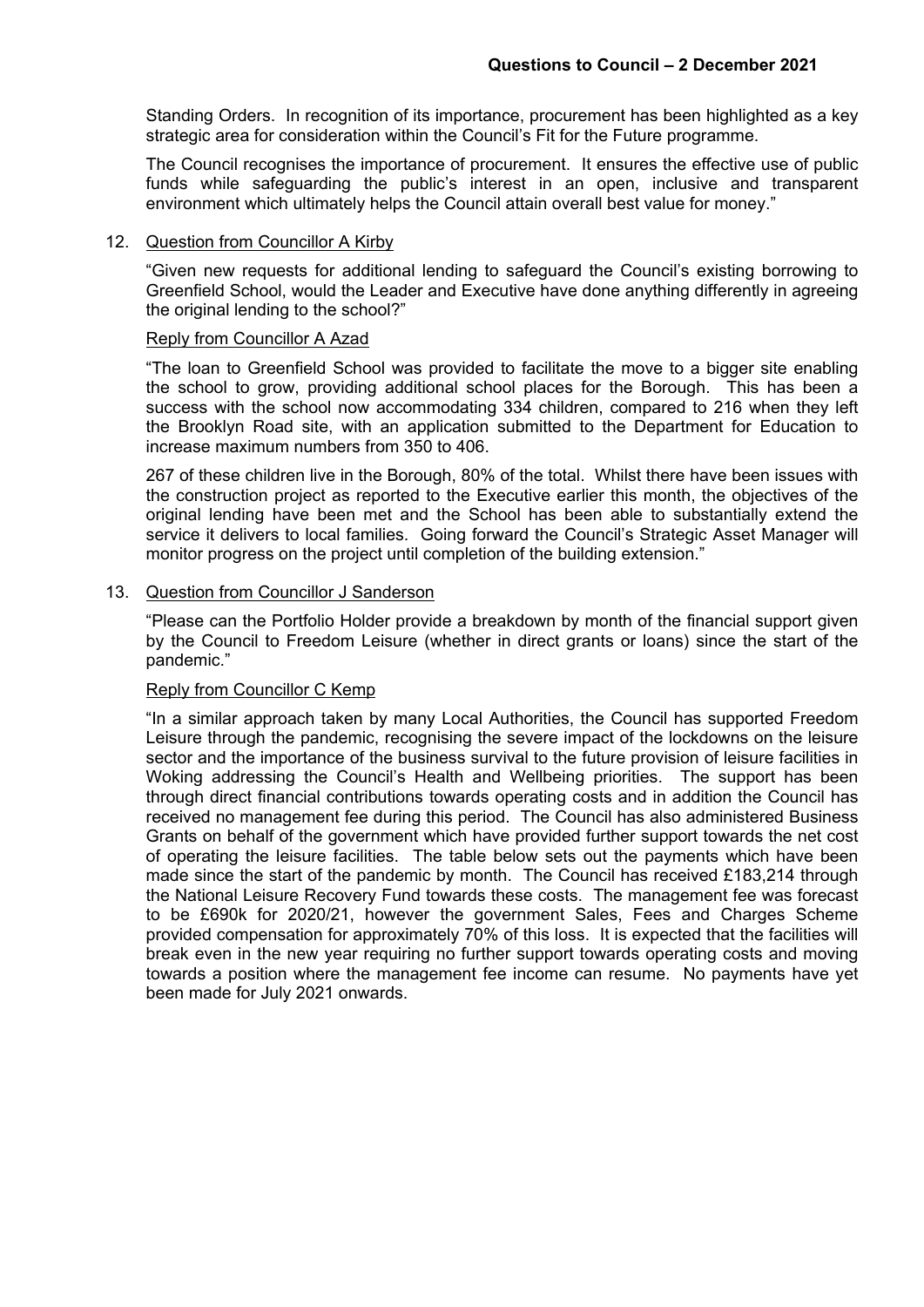| <b>FREEDOM LEISURE SUPPORT</b> |                              |                    |                          |                          |                              |
|--------------------------------|------------------------------|--------------------|--------------------------|--------------------------|------------------------------|
| 2020/21                        | <b>STAFFING</b>              | <b>OPERATIONAL</b> | <b>MOBILISATION</b>      | <b>GRANTS</b>            | <b>TOTAL</b>                 |
| April                          | 306,807                      | 93,797             | $\overline{\phantom{a}}$ | 20,000                   | 420,604                      |
| May                            | 102,275                      | 72,693             | ٠                        |                          | 174,968                      |
| June                           | 72,511                       | 72,693             | 37,256                   |                          | 182,460                      |
| July                           | 64,751                       | 72,693             | $\overline{\phantom{a}}$ |                          | 137,444                      |
| August                         | $\overline{\phantom{a}}$     | 23,735             | $\overline{\phantom{a}}$ |                          | 23,735                       |
| September                      | $\overline{\phantom{a}}$     | 30,820             | $\overline{\phantom{0}}$ |                          | 30,820                       |
| October                        | $\overline{\phantom{a}}$     | 47,979             | $\overline{\phantom{a}}$ |                          | 47,979                       |
| November                       | $\overline{\phantom{a}}$     | 99,003             | $\overline{\phantom{a}}$ |                          | 99,003                       |
| December                       | $\overline{\phantom{a}}$     |                    | $\overline{\phantom{a}}$ | 8,668                    | 8,668                        |
| January                        | $\overline{\phantom{a}}$     |                    | $\overline{\phantom{a}}$ | 28,943                   | 28,943                       |
| February                       | $\overline{\phantom{a}}$     |                    | $\overline{\phantom{a}}$ | 15,321                   | 15,321                       |
| March                          | $\qquad \qquad \blacksquare$ | 330,000            | $\overline{\phantom{a}}$ | 13,620                   | 343,620                      |
|                                | 546,344                      | 843,413            | 37,256                   | 86,553                   | 1,513,566                    |
| 2021/22                        |                              |                    |                          |                          |                              |
| April                          | $\overline{\phantom{a}}$     | 112,868            | $\overline{\phantom{a}}$ | $\overline{\phantom{a}}$ | 112,868                      |
| May                            |                              |                    |                          |                          | $\qquad \qquad \blacksquare$ |
| June                           |                              |                    |                          |                          | $\overline{\phantom{a}}$     |
| July                           |                              |                    |                          |                          | $\overline{\phantom{a}}$     |
| August                         |                              |                    |                          |                          | $\overline{\phantom{a}}$     |
| September                      |                              |                    |                          |                          | $\overline{\phantom{a}}$     |
| October                        |                              |                    |                          |                          | $\overline{\phantom{a}}$     |
| November                       |                              |                    |                          |                          | $\overline{\phantom{a}}$     |
| December                       |                              |                    |                          |                          | $\overline{\phantom{a}}$     |
| January                        |                              |                    |                          |                          | $\overline{\phantom{a}}$     |
| February                       |                              |                    |                          |                          | $\overline{\phantom{a}}$     |
| March                          |                              |                    |                          |                          |                              |
|                                |                              |                    |                          |                          | 1,626,434                    |

# 14. Question from Councillor J Brown

"As the British Sign Language Bill makes its way through Parliament, will the Leader of the Council confirm what measures the Council currently has to make BSL available to residents who wish to access its services?"

### Reply from Councillor A Azad

"The Council wishes to ensure that its services are accessible to all residents within the Borough and that residents who use BSL are fully engaged in daily and public life. The Council will arrange a BSL interpreter, upon request, for those residents who could not otherwise access our services."

### 15. Question from Councillor S Dorsett

"Will the Portfolio Holder confirm that the first social units in the Sheerwater development have now been advertised on the Council's Choice Based Lettings system?"

### Reply from Councillor D Harlow

"I am delighted to confirm that all of the new social rented townhouses and apartments at Murray Place have been advertised on Choice-Based Lettings and have understandably been very popular with housing applicants. Having visited Murray Place myself, the high quality of the apartments and the amazing podium garden is truly something for the Council and Thameswey to be proud of. Priority has gone to residents living in the Sheerwater regeneration area in line with the Community Charter and I'm pleased to say that 11 households have already moved into these fabulous new affordable homes."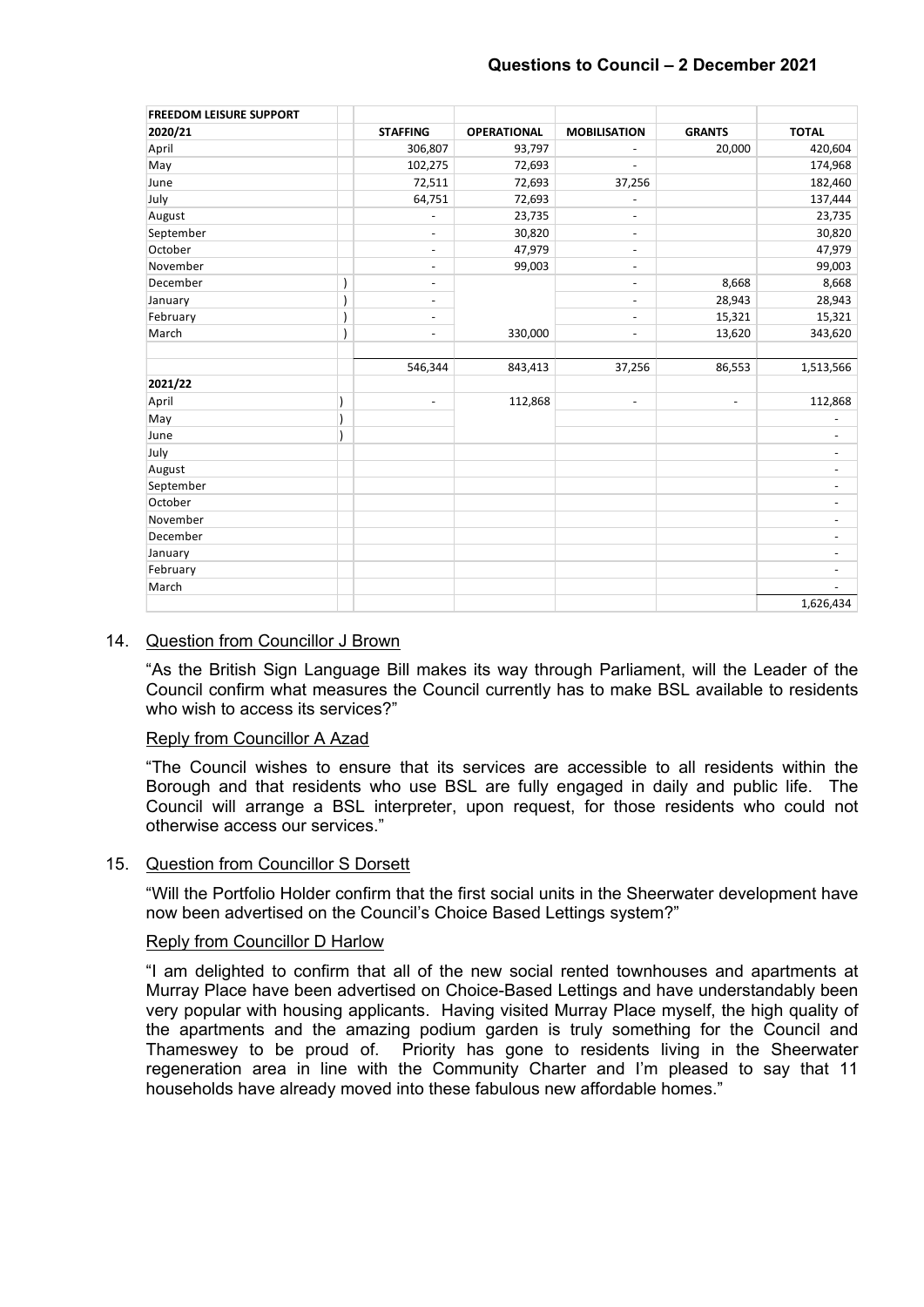### 16. Question from Councillor R Mohammed

"Could the Portfolio Holder provide an update on Hale End Court following its official opening?"

### Reply from Councillor D Harlow

"I am really pleased that we were able to take handover of Hale End Court last month and that the Mayor officially opened this fantastic scheme last weekend. Lettings have been phased, but 23 flats are now occupied with the majority of the remaining apartments now under offer. The feedback from residents has been extremely positive and there is already a buzz about the place. I would like to extend my thanks to Willmott Dixon, their professional advisers and all the officers involved in delivering such a high-end development, along with Homes England who helped to fund the scheme. I am proud of the exceptional facilities that we are able to offer our older and more vulnerable residents at Hale End Court and Brockhill."

### 17. Question from Councillor D Roberts

"The Sunday Times, in an article 'How councils blew £200m of local taxpayers' money on property speculation (31 Oct 2021), reported that Woking holds the second most outsized commercial portfolio nationally (at £330m) and was identified, in a chart labelled 'Council's Property Woes', as having the largest decline in investment property value (between 2019 and 2021) nationally.

Given the size of the Council's property portfolio what approach has the Council been taking to ensure that the portfolio is resilient and is it reviewing this approach considering accelerated change in behaviours to working from home and online shopping?"

### Reply from Councillor A Azad

"WBC has strength in a range of property types: the portfolio is well distributed across retail, industrial and offices categories. The success of a portfolio is shown by its ability to weather recessions over the longer term rather than the short term. The level of vacant property is relatively low; with no vacant industrial space, very few empty retail units, and some 19% of office space, mostly accounted for by two properties.

Additionally, the increase in "work-from-home" activity may help Woking as larger central London companies seek satellite offices to provide hubs for their staff to visit rather than travel into the city. WBC's stock of offices generally benefits from small to medium sized floor plates and is well placed to capture future changes in demand. The only qualification here is that premises need to be made attractive and up-to-date, providing the high specification sought by prospective tenants. It is essential that in a competitive market that we ensure that our offering is of a good standard. Using dilapidations monies (paid to the landlord on vacating a building to restore it to its original let condition) from leaving tenants is one way in which this might be achieved.

Throughout the Covid pandemic we have striven to ensure that property portfolio remains resilient. The Council agreed two Covid Rental Strategies (in 2020 and 2021) which have enabled us to support tenants in line with the provisions set out. This has proved very successful in keeping tenants trading.

Traders have also been able to access discretionary grants from WBC and business rate holidays from central Government.

We have found that the retail position is more positive than was anticipated with numerous new openings in the town, including Island Restaurant, Dukes bar and deli, and shortly Tesco, ITSU and Luciano's as examples.

In respect of offices we have looked at re-purposing one or two of the more difficult to let spaces for residential, or disposal, however in at least one of those buildings the business case remains strongly in support of leaving as offices. We are hopeful that Export House will